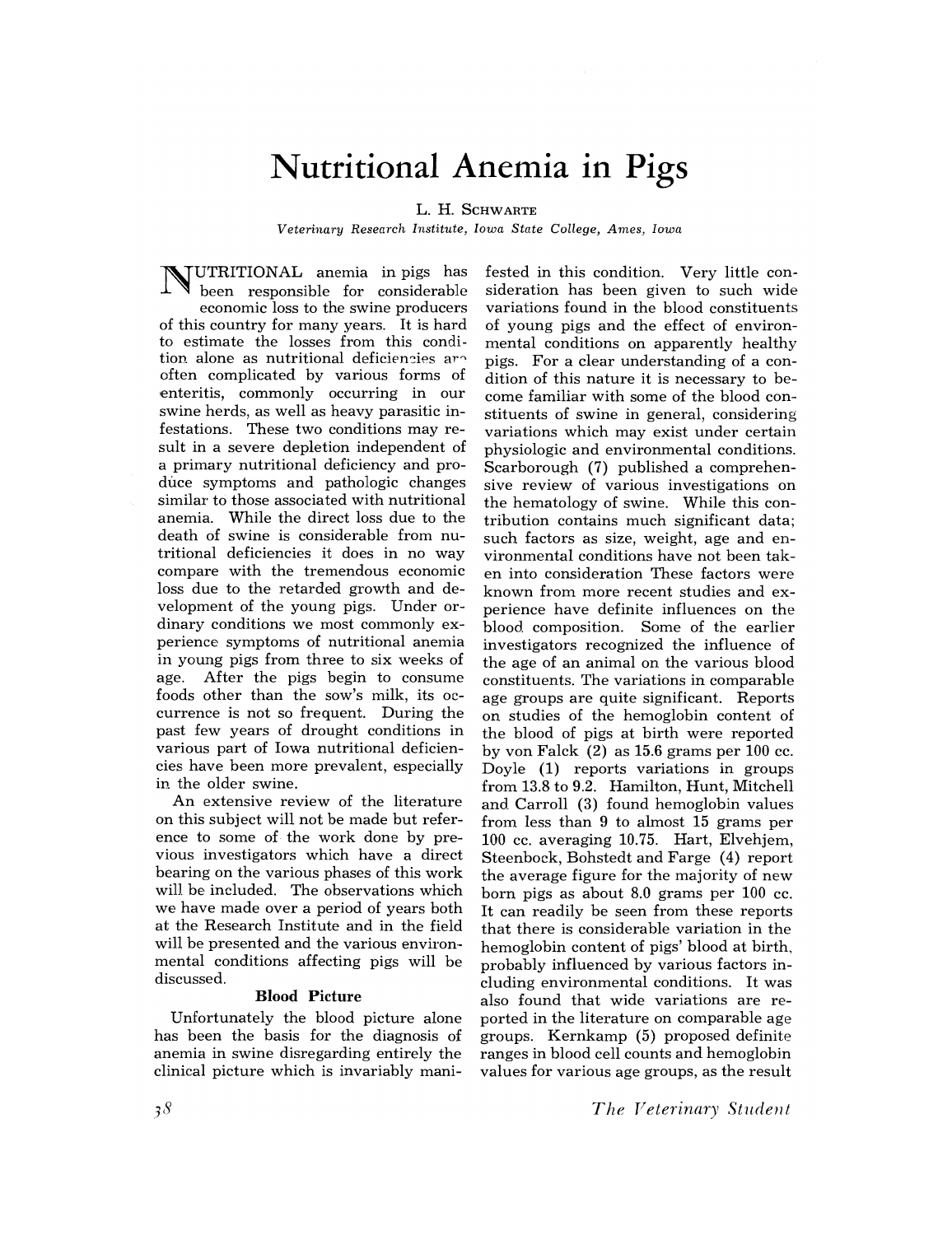of his extensive blood studies in swine. He recognizes the wide variation which exist both in the number of erythrocytes and leucocytes as well as hemoglobin values in apparently normal swine.

Extensive hemoglobin studies were carried on here at the Research Institute over a period of years to determine variations occurring between litters and litter mates from birth to six weeks of age under different environmental conditions. Studies were also made on groups of pigs over a period of six months comparing the hemoglobin variations found in pigs raised under the average farm conditions and those farrowed and raised in confinement on concrete floors in our barns. The pigs which were raised and maintained under the average farm conditions were farrowed in small individual hog houses located in large lots and allowed to run with the sow until they were weaned at about eight weeks of age. At that time the sows were removed and the pigs were raised in these pens during the course of study. The pigs which were raised in confinement were farrowed and kept in large pens in a concrete barn. The concrete floors were well drained and the only litter provided was clean oat straw. The sows were confined to the barn seven to twelve days before farrowing.

Table I shows the variation in hemoglobin values between litters of pigs raised under average farm conditions. Records of only a few of· the litters made in these studies will be included in this table. All litters were raised under identical conditions.

in the field where other factors have definite influences. Some of these will be considered later. The majority of the pigs show lower hemoglobin values for the first few weeks after birth and then show a progressive rise until they reach fairly uniform values. Many individual pigs and litters that have unusually low hemoglobin values at birth show a progressive rise until they reach the average level.

Table II shows the hemoglobin values among litters of pigs farrowed and raised in our barns on concrete floors.

These litters of pigs showed considerable variations in hemoglobin values at birth. The average of a large number of litters raised under these environmental conditions was considerably lower than that of the litters farrowed and raised under the average farm conditions. The decrease in hemoglobin values in the first few weeks after birth is far more significant than that of the group shown in Table 1. In spite of the low averages recorded in some of these litters there was no evidence of any pathologic condition and no losses were experienced.

Table III shows clearly the variation of individuals within a litter of apparently normal pigs raised under the average farm conditions and a group raised in barns up to six weeks of age. The highest and lowest hemoglobin values within the litter at birth are compared with the litter average.

Thus the hemoglobin variations between litter mates at birth may be compared with the litter average when pigs are farrowed and raised under the average farm condition, and when they are farrowed

and raised in confinement. Our records on these litters for six weeks show that the pigs having the highest and lowest hemo-

| TABLE I |     |      |      |      |      |              |  |  |
|---------|-----|------|------|------|------|--------------|--|--|
|         |     |      |      |      |      |              |  |  |
| Birth   |     |      |      |      |      |              |  |  |
| 9.3     | 8.2 | 10.8 | 11.6 | 11.9 | 12.2 | 12.0         |  |  |
| 10.4    | 8.8 | 10.9 | 12.4 | 12.0 | 12.4 | 12.2         |  |  |
| 6.0     | 7.8 | 11.0 | 11.2 | 11.7 | 12.0 | 11.9         |  |  |
| 13.5    | 117 | 11.6 | 12.6 | 12.2 | 12.2 | 12.4         |  |  |
|         |     |      |      |      |      | Age in Weeks |  |  |

Hb values in gms. per 100 ce.

It appears that in many instances the large litters have lower hemoglobin values than the smaller litters. However, there are many exceptions observed especially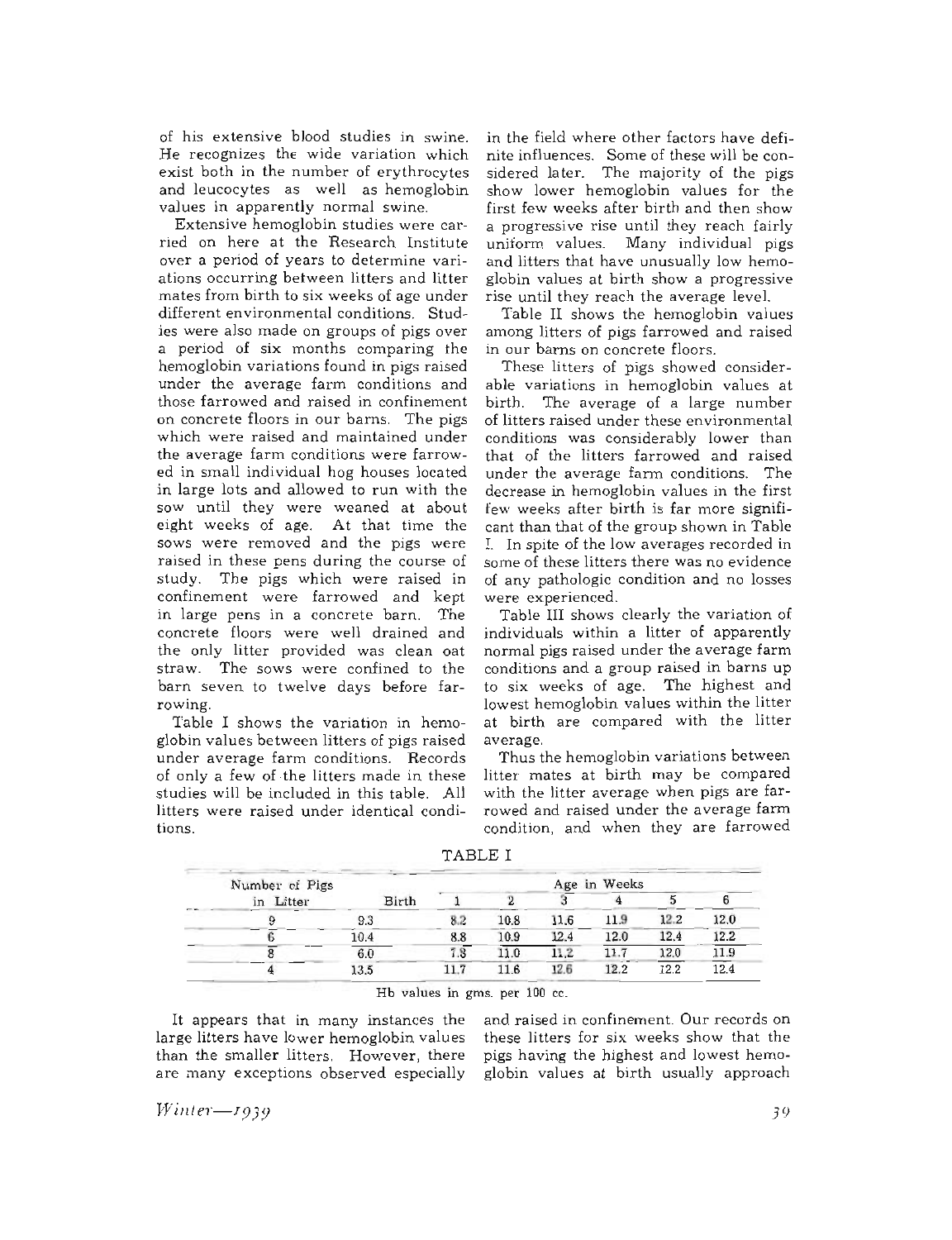the litter average as they increase in age and size.

A wide variation was found in the numerical counts of erythrocytes and leucocytes taken the same time at which the hemoglobin determinations were made. It suffices to say that sometimes the numerical blood cell counts decrease as does the hemoglobin during the first few weeks of life. However, there is no close correlation between the variations in the numbers of erythrocytes, leucocytes and hemoglobin values. In apparently healthy young pigs the hemoglobin content of the blood may become quite low without any appreciable decrease in the number of red or white cells.

a mean or normal range for blood constituents in the various age groups of pigs. Many changes observed in the blood composition of young pigs the first few weeks following birth are apparently physiological. The wide range of hemoglobin values and blood cell counts reported by various investigators in the literature confirm such an opinion.

#### **Etiology**

The fundamental cause 'of nutritional anemia in swine may be defined as a deficiency in all or part of the nutritive constituents and accessory factors necessary for normal growth and development. However, various deficiencies in

TABLE II

| Number of Pigs |       |     | Age in Weeks |     |
|----------------|-------|-----|--------------|-----|
| in Litter      | Birth |     |              |     |
|                |       | 3.5 | 3.8          | 6.8 |
|                | 10.8  |     | 4.9          |     |
|                | 10.3  |     |              |     |
|                |       |     |              |     |

Hb values in gms. per 100 cc.

Our experimental data show that there is considerable variation in the blood composition of young pigs as individuals and as litter groups when farrowed and<br>raised under identical conditions. The raised under identical conditions. blood of pigs farrowed and raised  $\epsilon$ ntirely in barns show definite tendencies to develop a low hemoglobin content in the first few weeks of life which progressively increases to approach the average of those raised under farm conditions.

It is impossible to attempt to establish

swine are frequently observed without showing any clinical symptoms or indications of anemia.

In discussing some of the more important factors contributing to nutritional deficiencies in. pigs, it might be well to start with *£orne* of those which influence the condition of the pigs at birth, and are in. many instances overlooked or ignored in the field by veterinarians as well as livestock owners. The condition of the breeding herd is probably one of the most

TABLE III

| Age in<br>Weeks  | Litter Raised Under Average Conditions<br>Highest<br>Individual | Lowest<br>Individual | Litter<br>Average | Highest<br>Individual | Lowest<br>Individual | Litter<br>Average |
|------------------|-----------------------------------------------------------------|----------------------|-------------------|-----------------------|----------------------|-------------------|
| Birth            | 15.8                                                            | 6.2                  | 12.6              | 10.2                  | 7.5                  | 9.2               |
|                  | 12.5                                                            | 8.8                  | 8.5               | 8.5                   | 5.2                  | 60                |
| 2                | 12.6                                                            | 10.7                 | 9.2               | 6.0                   | 4.0                  | 4.6               |
|                  | 12.8                                                            | 11.8                 | 12.2              | 4.8                   | 4.2                  | 4.6               |
| Ą.               | 11.9                                                            | 12.2                 | 12.0              | 5.9                   | 5.4                  | 6.2               |
| 5                | 11.0                                                            | 11.5                 | 11.8              | 7.0                   | 6.8                  | 6.6               |
| 6                | 11.8                                                            | 10.2                 | 12.4              | 7.2                   | 8.1                  | 8.4               |
| 8 pigs in litter |                                                                 |                      | 9 pigs in litter  |                       |                      |                   |

*The Veterinary Student*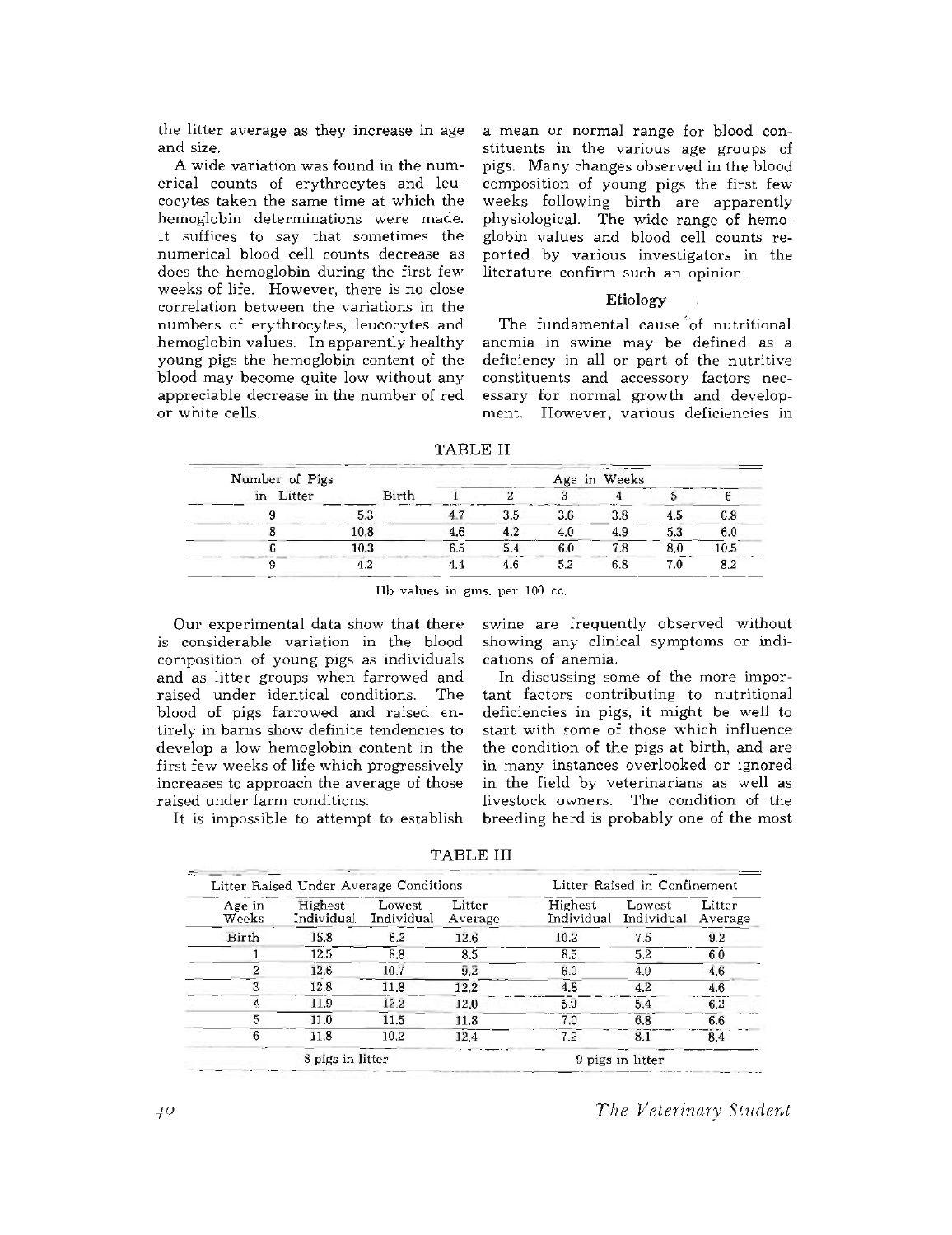important considerations in the management and production of swine. The breeding stock should be strong and healthy. They should be properly fed, should receive plenty of exercise, preferably in a good pasture where an ample supply of green feed and sunlight are available. A constant supply of good fresh water should be available at a1l times. However, the breeding stock should not be too fat. Difficulties in breeding and parturition are often experienced in sows which are excessively fat. Sows that are maintained in good condition at the time of breeding and during the gestation period usually produce good litters of strong healthy pigs. It is only reasonable to expect that breeding stock which suffers from nutritional deficiencies during the gestation period will be apt to produce pigs with similar deficiencies, or at best, pigs which have little or no reserves. Strong healthy pigs apparently have reserves which will carry them through until they are old enough to consume food substances to supplement the sow's milk. Our breeding stock at the Research Institute is fed well balanced rations and maintained in good condition. The pigs farrowed and raised both under average farm conditions and confined to the barns up to six months of age showed no clinical indications of nutritional deficiencies. On the other hand we have observed cases in the field were the breeding stock was not properly<br>maintained. This resulted in the pro-This resulted in the production of litters having individuals which developed well defined clinical symptoms of nutritional anemia.

#### **Observations**

It might be appropriate at this time to briefly summarize our observations on two groups of pigs from birth to six months of age. Weekly hemoglobin determinations were made on the two groups of pigs. Pigs in Group 1 were farrowed and raised under average farm conditions. The hemoglobin values represent the average of the group which included 10 litters consisting of 84 individuals. The pigs in Group 2 were farrowed and raised in confinement in barn pens with concrete floors. Group 2 included 10 litters consisting of 82 individuals.

The average hemoglobin value for Group 1 at birth was 10.2 gms. per 100 cc. blood. There was a slight drop in hemoglobin content the first week to 9.7 gms., which was the lowest average value that occurred in this group during the course of the study. A steady increase occurred in the next two weeks which reached the maximum of 12.8 gms. at three weeks of age. It was the highest average hemoglobin value obtained for this group. This average at 8 weeks of age was considerably higher, reaching 11.0 gms. There were minor fluctuations in the weeklyhemoglobin values during the following period, attaining an average of 11.5 gms. at six months of age.

The average hemoglobin values for Group 2 farrowed and raised under barn conditions was somewhat lower than that of Group I at birth being 8.8 gms. The decrease was very rapid for the following two weeks, attaining the lowest average of 4.8 gms. at 21 days of age. The rise in hemoglobin values was rather gradual up to 11 weeks at which time the average was 7.8 gms. This was followed by a slight decrease of 0.5 gms. on the eighth week. There was a gradual increase with few significant variations up to six months of age, showing an average of 10.4 gms. hemoglobin per 100 cc. blood at that time. The pigs in Group 2 which were raised in confinement, were slightly retarded in development from the second to the ninth week compared with the development of the pigs in Group 1. After the ninth week Group 1 showed a progressive improvement in growth and condition up to the close of the experimental study. Even though the hemoglobin values in Group 2 decreased to a very low level, none of the pigs showed any indications of a pathologic condition or nutritional deficiency. Apparently the pigs in Group 2 were strong, healthy pigs having ample reserve and resistance to develop even under rather unfavorable environmental conditions.

#### **Suckling Pigs**

Nutritional anemia is most commonly observed in pigs from two to four weeks

**.' .** 

 $\sim$   $\star$ 

*Winter-1939*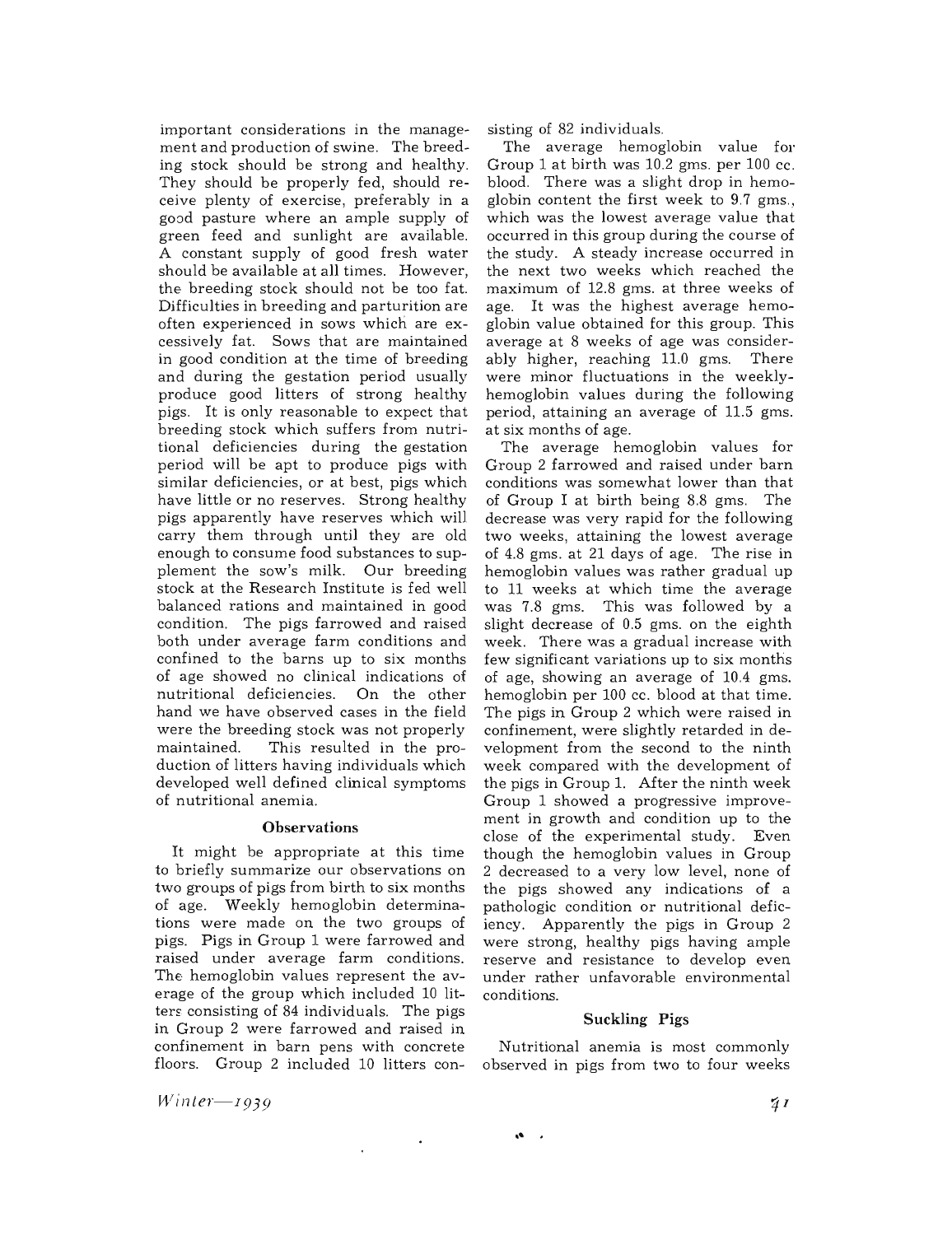of age. At this time the young pigs' nutrition is entirely dependent upon the sow's milk. This period is considered by some to be the most critical age for young pigs from the standpoint of nutritional anemia. Apparently sow's milk is rather low in some necessary food constituents, particularly the mineral content. The margin of safety for the young pig at this time is small, especially when they are housed under unfavorable conditions. Deficiencies in both quality and quantity of the milk available to the young pigs are therefore of prime importance. Consideration should be given to the condition or the sow prior to and during the gestation period. If the sow has developed a nutritional deficiency prior to farrowing, the pigs are likely to incur a corresponding deficiency. The milk produced by such a sow might be deficient in those nutritive factors. An insufficient quantity of milk produced by the sow for the maintance and development of the young pigs causes a serious condition of malnutrition in a very short time. In this connection it should be noted that successful stockmen select breeding stock not only for conformation and ability to produce large and healthy litters of pigs regularly, but they consider the sow's ability to produce a sufficient quantity of milk necessary for the rapid growth and development of the young pigs.

Nutritional anemia in suckling pigs is more often observed in the largest and fastest growing individuals of the litter. This no doubt is due to the faster depletion of the reserves caused by the rapid growth and development. When the young pigs reach an age where they are able to consume food to supplement the sow's milk, the danger of nutritional deficiencies are greatly dimished.

#### Effect of Drought

During recent years severe drought conditions were experienced in Iowa. Various manifestations of nutritional deficiencies were encountered, some of which resulted in the development of clinical symptoms of nutritional anemia often accompanied by well defined nervous disturbances. In many localities where sereve drought caused complete crop failures, pastures were also depleted. Under these conditions swine were often inadequately nourished. The breeding stock which in many instances was undernourished for a considerable time showed the effects of a general. nutritional disturbance. The additional depletion caused by farrowing and nursing of the litter resulted in the development of an anemic condition both in the breeding stock and in the suckling pigs. In regions where feed had to be shipped great distances, it was a common practice to buy only corn to feed to the hogs. As corn is not very rich in protein, many cases of protein deficiencies were observed. On the other hand under conditions where there is a lack of grain and concentrates, the swine are fed excessive amuonts of watery feeds. This results in edema and dropsical developments such as are aften encountered in protein and vitamin deficiencies Many nutritionists believe that undernourishment is wholly responsible for this condition. Pigs raised under these conditions may develop clinical. symptoms of nutritional anemia.

#### Mineral Deficiencies

Mineral deficiencies have attracted the most widespread attention of nutritionists, veterinarians and livestock producers. Oftentimes many other factors which have been discussed previously in this paper and. equally important, have been entimely overlooked. The margin of safety, especially in the necessary mineral constituents, is very small for suckling pigs unable to supplement their diet of sow's milk. The minerals which are most commonly found to be deficient include calcium, phosphorus, iron and copper. Anemic conditions have been observed in the field and produced under experimental conditions as the result of mineral deficiencies. The lack of minerals in grain and plants grown under drought conditions or OE mineral deficient soils may cause nutritional. disturbances in swine. In the northwestern states and western Canada disturbances in metabolism are not uncommon because of iodine deficiency.

#### Role of Vitamins

The role vitamins play in nutritional

*T he Veterinary Student*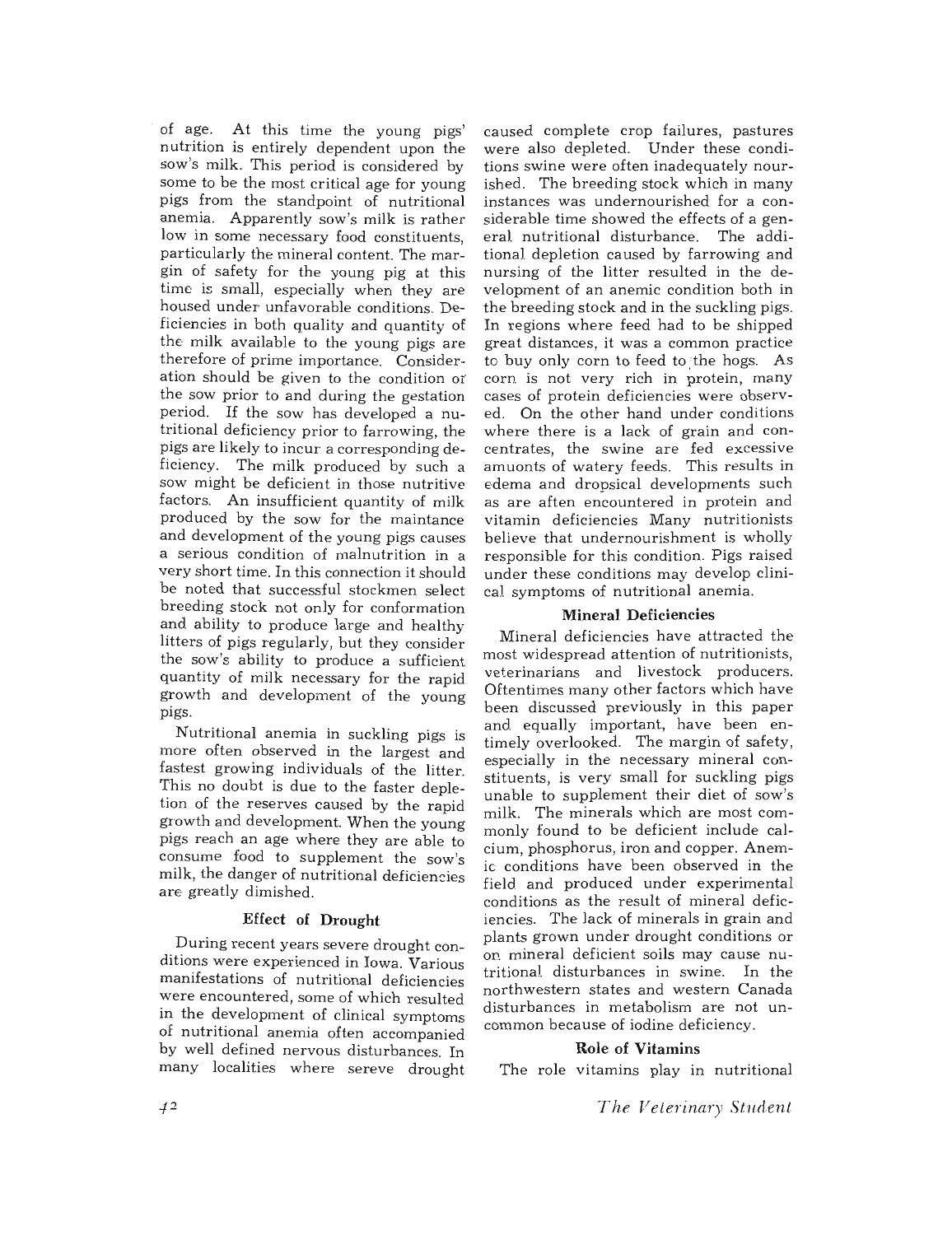anemia is not well understood at the present time. An insufficiency of vitamins retards the growth and development of pigs and no doubt has a definite effect on metabolism.

Environment and local conditions may have a definite influence on the health and development of young pigs. Confinement in cold wet barns and the absence of sunlight are contributing factors to nutritional anemia. Mathews et al (6) found that sunlight was effective under certain conditions, in preventing anemia, but that ultra-violet irradiation indoors was ineffective. In our studies on the effect of confinement on young pigs, we found that even though the hemoglobin content of the blood reached extremely low levels for several. weeks after birth in pigs farrowed and raised in our barns, no clinical symptoms of anemia developed. These pigs when removed from the barn to pasture at five and six weeks of age showed a remarkable improvement in condition and within one week the hemoglobin content of the blood reached a level comparable to that of the pigs raised under average farm condition. Other factors such as exercise and bits of food picked up in the pasture probably contributed to this improved condition. Pigs that are raised in regions where the soil has definite mineral<br>deficiencies often show symptoms of deficiencies often show symptoms anemia.

Parrasitic infestations and enteritis may be contributing factors in nutritional anemia. Heavy parasitic infestations deplete the natural reserves in young pigs seriously retarding digestion and absorption. Various forms of enteritis also affect the digestion and assimilation of food. It must always be kept in mind that healthy pigs from strong healthy sows usually have ample reserves to withstand a temporary deficiency and are therefore less susceptible to nutritional anemia.

#### Symptoms

Clinical symptoms in nutritional anemia, as a rule, develop rather slowly. One or two individuals of a litter of suckling pigs will develop a dry rough skin. The hair soon becomes more or less erect and mated in places. Oftentimes the largest and

*Winter-*<sup>I</sup> *939* 

fastest pigs are the first to show clinical symptoms. Gradually the pigs seem to lose their vigor and appear rather listless and indifferent to their surroundings. This is followed by languor and fatigue as the results of ordinary locomotion. After violent exertion or prolonged exercise the pigs may sway and often fall to the ground. The head is no longer held erect, the eyelids may droop and the tail and ears hang listlessly. Progressive weakness, loss of appetite and emaciation are often observed. An edematous condition frequently develops subcutaneously in the region of the shoulder and neck, later in the forearm, thigh and legs. The skin becomes thickened, rough, wrinkled and in some instances cracks. Crusts may form on the skin as the result of serious The mucous membranes become blanched. Respirations may become accelerated and superficial accompanied by a very rapid heart action and a weak pulse.

#### **Blood** Changes

There may be definite changes in the<br>instituents of the blood. Commonly constituents of the blood. there is a distinct reduction in the number of erythrocytes which mayor may not be accompanied by a reduction in the number of leucocytes. The hemoglobin content usually drops to a very low level, often reaching a level of 2.0 gms. per 100 cc. in fatal cases. The decrease in hemoglobin mayor may not be accompanied by a corresponding decrease in erythrocytes. It must be kept in mind, however, that all pigs showing clinical symptoms of anemia do not show significant reductions in either the number of erythocytes or hemoglobin content of the blood.

#### **Pathologic** Changes

Fatal cases of anemia may show severe emaciation. This condition may be masked in a large percentage of cases by large quantities of edematous exudate. The hair coat is dry, coarse, rough and often matted, especially in cases where extreme weakness and emaciation devolps. The skin, frequently rough and scaly, may fold and wrinkle about the neck, shoulders and thighs. The apparent swelling in the region of the pharynx and ventral sur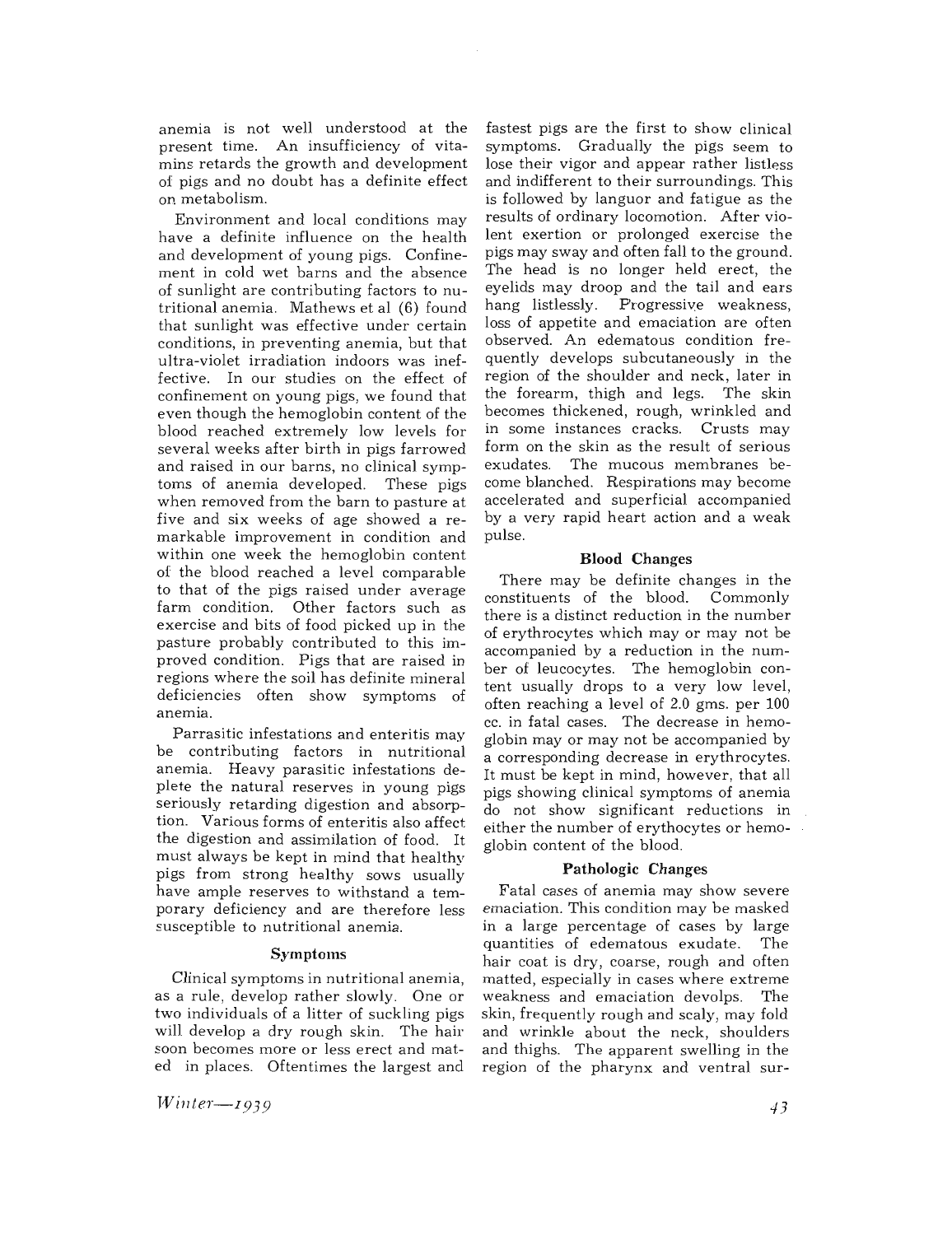faces of the neck are the result of edema.

Large quantities of watery fluid are often found in the thoracic and abdominal cavities. The heart usually is pale in color, soft and flabby and may be considerably enlarged. In the subacute and more chronic cases the heart may be covered with a fibrinous exudate. The lungs are sometimes edematous and may show evidence of pneumonia in the more chronic cases. The liver is usually enlarged, pale in color and may be mottled. The degeneration of the liver tissue may be extensive resulting in a yellowish appearance. The kidneys usually are very light in color as the result of degenerative changes. The muscles and tissues in general appear pale and often are quite edematous. The blood usually is much lighter in color than is found in normal swine, but there are frequently exceptions especially in older animals.

#### **Treatment**

The success in treatment of nutritional enemia depends primarily on the accurate determination on the part of the veterinarian of the deficiency responsible for the condition, and the subsequent correction of it. In growing pigs the deficiency is frequently found to be a lack of protein. Growing pigs should receive at least  $13\%$ digestible protein. Usually 10% tankage with the protein in the other feeds will be sufficient to secure rapid growth and development. After pigs have reached 100 pounds they may be finished on a fattening ration with little danger of developing a protein deficiency. Other feeds which can be used to supply protein constituents are dried skimmed milk which contains from 30 to 33% digestible protein; alfalfa containing from **10** to 12% and dried yeast which contains  $40\%$  or more protein. Because of the bitter taste of yeast it is not advisable to use quantities greater than  $10\%$  of the concentrate mixture.

Mineral deficiencies can be corrected without great cost to the owner. Some elaborate commercial mineral mixture, if properly administered, will correct such deficiencies, but a few simple mineral supplements will be quite as effective and can

be secured at much less cost to the owner. It must always be kept in mind that following unusual weather condtions such as drought, especially over a period of years, we may experience definite mineral deficiencies. Calcium deficiencies may be corrected by adding ground limestone to the ration and phosphorus may be supplied by the addition of ground bone meal. In cases where deficiencies of copper and iron occur, addition of copper sulphate and iron citrate have been found to be efficient. It has been observed that iron<br>supplements accompanied by small supplements accompanied amounts of copper are much more effective in correcting this deficiency than iron supplement alone. The other mineral requirements essential for normal growth and development are usually supplies in sufficient quantities in the various food constituents.

Where anemic conditions develop in pigs that are confined to buildings the beneficial effects of sunlight, exercise and liberty in pasture cannot be overemphasized. This is especially true where the sanitary conditions of the barns and buildings are not good.

#### **Summary**

The variations in the hemoglobin and cellular content of the blood of young pigs were found to be great in individuals, litters and in litter mates. The effect of confinement in barns causes a definite decrease in the hemoglobin content of the blood. The variations were found to be so great in apparently healthy pigs that any attempt to diagnose nutritional anemia from the blood picture alone is not to be recommended.

The various deficiencies in nutritive constituents, accessory factors and conditions which influence the normal development of pigs resulting in nutritional anemia were discussed. Means of preventing anemia, especially in young pigs by proper nutrition and management of the breeding stock, cannot be overemphasized. The effects of various environmental conditions on the growth and development of pigs were considered. The effect of prolonged drought conditions on feeds and pastures with the possible development of

*The Veterinary Student*